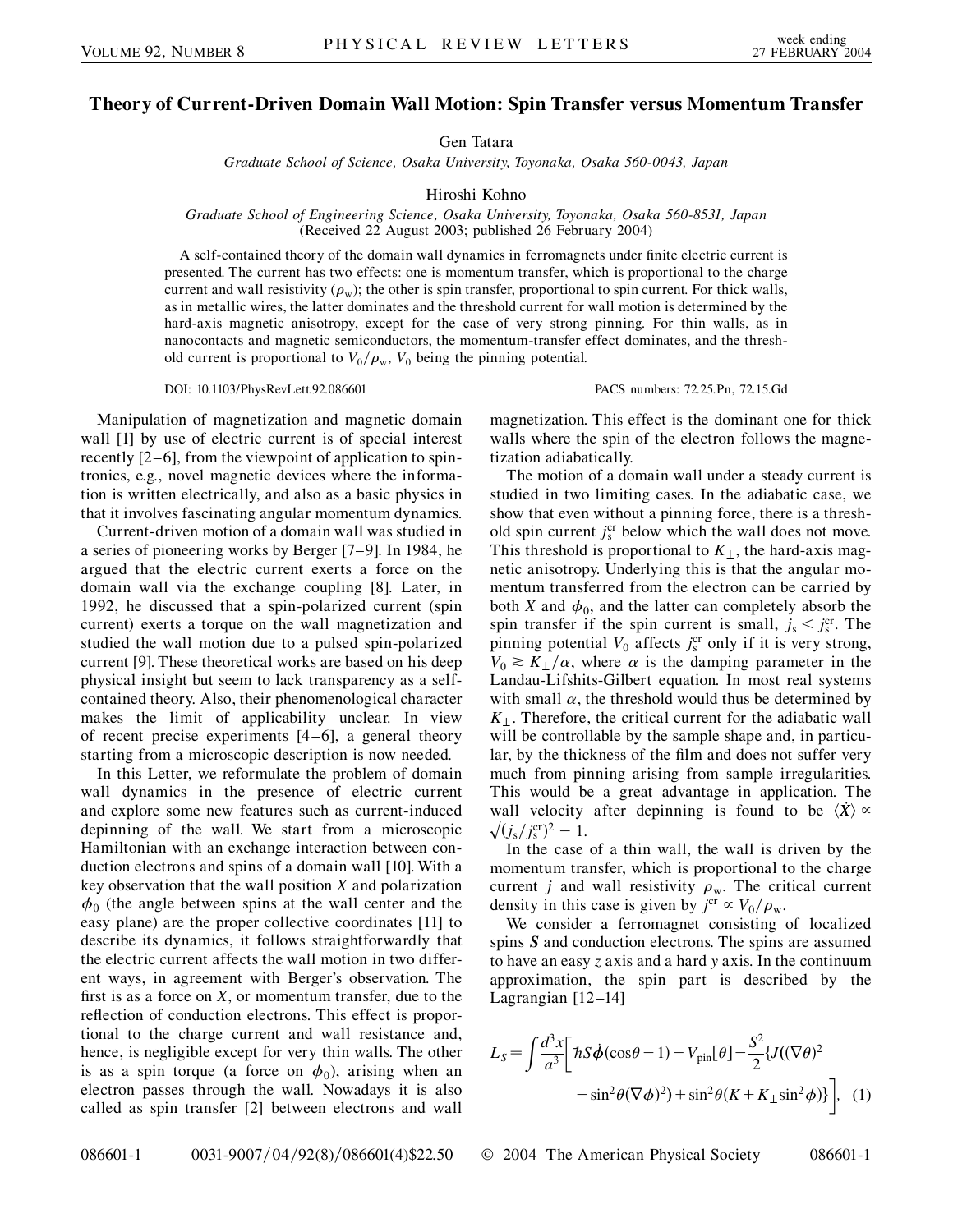where *a* is the lattice constant, and we put  $S(x) =$  $S(\sin\theta \cos\phi, \sin\theta \sin\phi, \cos\theta)$ , and *J* represents the exchange coupling between localized spins. The longitudinal  $(K)$  and transverse  $(K<sub>+</sub>)$  anisotropy constants incorporate the effect of demagnetizing field. The constants *J*, *K*, and  $K_{\perp}$  are all positive. The term  $V_{\text{pin}}$  represents pinning due to additional localized anisotropy energy. The exchange interaction between localized spins and conduction electrons is given by

$$
H_{\rm int} = -\frac{\Delta}{S} \int d^3x \mathbf{S}(x) (c^{\dagger} \mathbf{\sigma} c)_x, \tag{2}
$$

where  $2\Delta$  and *c* (*c*<sup>†</sup>) are the energy splitting and annihilation (creation) operator of conduction electrons, respectively, and  $\sigma$  is a Pauli-matrix vector. The electron part is given by  $H_{el} = \sum_{k} \epsilon_{k} c_{k}^{\dagger} c_{k}$  with  $\epsilon_{k} = \hbar^{2} k^{2}/2m$ .

In the absence of  $V_{\text{pin}}$  and  $H_{\text{int}}$ , the spin part has a static domain wall of width  $\lambda = (J/K)^{1/2}$  as a classical solution. We consider a wire with width smaller than  $\lambda$  and treat the spin configuration as uniform in the *yz* plane, perpendicular to the wire direction *x*. The solution centered at  $x = X$  is given by  $\theta = \theta_0(x - X)$ ,  $\phi = 0$ , where  $\cos\theta_0(x) = \tanh(x/\lambda)$ , and  $\sin\theta_0(x) = (\cosh(x/\lambda))^{-1}$ . To describe the dynamics of the domain wall, it is crucial to observe that the weighted average of  $\phi$ , defined by  $\phi_0(t) = \int (dx/2\lambda) \phi(x, t) \sin^2 \theta_0(x - X(t))$  plays the role of momentum conjugate to *X* and, hence, must be treated as dynamical [14]. Neglecting spin-wave excitations, we obtain the Lagrangian for  $X(t)$  and  $\phi_0(t)$  as

$$
L_{S} = -\frac{\hbar NS}{\lambda} X \dot{\phi}_{0} - \frac{1}{2} K_{\perp} N S^{2} \sin^{2} \phi_{0} - V_{\text{pin}}(X), \quad (3)
$$

where  $V_{\text{pin}}(X)$  is a pinning potential for *X*, and  $N =$  $2A\lambda/a^3$  is the number of spins in the wall. (*A* is the cross-sectional area.) The equations of motion, derived from the Lagrangian,  $L_S - H_{int}$ , are given by

$$
\frac{\hbar NS}{\lambda} \left( \dot{\phi}_0 + \alpha \frac{\dot{X}}{\lambda} \right) = F_{\text{pin}} + F_{\text{el}},\tag{4}
$$

$$
\frac{\hbar NS}{\lambda}(\dot{X} - \alpha \lambda \dot{\phi}_0) = \frac{NS^2 K_{\perp}}{2} \sin 2\phi_0 + T_{\text{el},z}, \quad (5)
$$

where  $F_{\text{pin}} = -(\partial V_{\text{pin}}/\partial X)$ ,

$$
F_{\rm el} \equiv -\frac{\Delta}{S} \int d^3x \nabla_x \mathbf{S}_0(x - X) \cdot \mathbf{n}(x), \tag{6}
$$

$$
\boldsymbol{T}_{\text{el}} \equiv -\frac{\Delta}{S} \int d^3 x \boldsymbol{S}_0(x - X) \times \boldsymbol{n}(x). \tag{7}
$$

Here  $S_0$  denotes  $S(x)$  with  $\theta = \theta_0(x - X)$ ,  $\phi = \phi_0$ , and  $n_{\mu} \equiv \langle c^{\dagger} \sigma_{\mu} c \rangle$  ( $\mu = x, y, z$ ) is (twice) the spin density of conduction electrons.  $F_{el}$  represents a force acting on the wall, or momentum transfer, due to the electron flow, while  $T_{el}$  is a spin torque, or spin transfer, which comes from the directional mismatch between wall magnetization  $S_0(x - X)$  and  $n(x)$ . We have added a damping term  $(\alpha)$ , which represents a standard damping torque (Gilbert damping),  $\mathbf{T}_{\text{damp}} = -\frac{\alpha}{S} \mathbf{S} \times \mathbf{S}$  [1]. Note that the spintransfer effect acts as a source to the wall velocity via  $v_{el} \equiv (\lambda / \hbar NS) T_{el,z}.$ 

To estimate  $F_{el}$  and  $v_{el}$ , we calculate spin polarization  $n(x)$  in the presence of a domain wall by use of a local gauge transformation in spin space [15],  $c(x) = U(x)a(x)$ , where  $a(x)$  is the two-component electron operator in the rotated frame, and  $U(x) \equiv m(x) \cdot \sigma$  is an SU(2) matrix with *mx*fsin 0*x X=*2 cos0*;*sin 0*x*  $X$ /2  $\sin \phi_0$ ,  $\cos[\theta_0(x - X)/2]$ . The expectation value in the presence of electric current is written in terms of the Keldysh-Green function in the rotated frame. For instance,  $n_x(x) = [(1 - \cos\theta_0)\cos^2\phi_0 - 1]\tilde{n}_x + (1 \cos\theta_0 \cos\phi_0 \sin\phi_0 \tilde{n}_v + \sin\theta_0 \cos\phi_0 \tilde{n}_z$ , where  $\tilde{n}_\mu(x) =$  $-i\text{Tr}\left[G_{xx}^{<}(t,t)\sigma_{\mu}\right]$  $G_{x\sigma,x'\sigma'}^{<}(t,t') \equiv i\langle a_{x',\sigma'}^{\dagger}(t')a_{x,\sigma}(t)\rangle,$  $(\sigma, \sigma' = \pm$  denotes spin) being the lesser component of the Keldysh-Green function. After a straightforward calculation, we obtain

$$
F_{\rm el} = -\frac{\pi \hbar^2 \Delta}{L^2} \sum_{kq\sigma} u_q^2 f_{k\sigma} \frac{(2k+q)_x}{2m} \sigma \delta(\epsilon_{k+q,-\sigma} - \epsilon_{k\sigma}),\tag{8}
$$

and

$$
v_{\rm el} = \frac{\hbar \lambda^2 \Delta}{NSL^2} \sum_{kq\sigma} u_q^2 f_{k\sigma} \frac{(2k+q)_x}{2m} \frac{P}{\epsilon_{k+q,-\sigma} - \epsilon_{k\sigma}},\qquad(9)
$$

to the lowest order in the interaction (with wall)  $u_q \equiv$  $\int dx e^{-iqx} \nabla_x \theta_0(x) = \pi/[\cosh(\pi \lambda q/2)]$ . The distribution function  $f_{k\sigma}$  specifies the current-carrying nonequilibrium state, and *P* means taking the principal value. As is physically expected, *F*el is proportional to the reflection probability of the electron and, hence, to the wall resistivity, as well as to the charge current. In fact, by adopting the linear-response form,  $f_{k\sigma} \approx f^{0}(\epsilon_{k\sigma})$  +  $eE \cdot \nu \tau (\partial f^0 / \partial \epsilon)$ , as obtained from the Boltzmann equation (*f*0: Fermi distribution function; *E*: electric field;  $v = \hbar k/m$ ;  $\tau$ : transport relaxation time due to a single wall), we can write as  $F_{el} = enjR_w$  in one dimension. Here *n* and *j* are the electron density and current density, respectively, and  $R_w = (h/e^2)(\pi^2/8)(\zeta^2/1 - \zeta^2)(u_+^2 + \zeta^2)$  $u^2$ ) is the wall resistance [16], with  $\zeta = (k_{F+} - 1)$  $(k_{F-})/(k_{F+} + k_{F-})$  and  $u_{\pm} \equiv u_{k_{F+} \pm k_{F-}}$ . More generally, one can prove rigorously the relation [17,18]

$$
F_{\rm el} = eN_{\rm e}\rho_{\rm w}j = enR_{\rm w}IA,\tag{10}
$$

using the Kubo formula, where  $\rho_w = R_w A/L$  is the resistivity due to a wall [19],  $I = jA$ , and  $N_e = nLA$  is the total electron number.

Equations  $(4)$  and  $(5)$  with  $(9)$  and  $(10)$  constitute a main framework of the present Letter. We next go on to studying them in the two limiting cases: adiabatic wall and abrupt wall.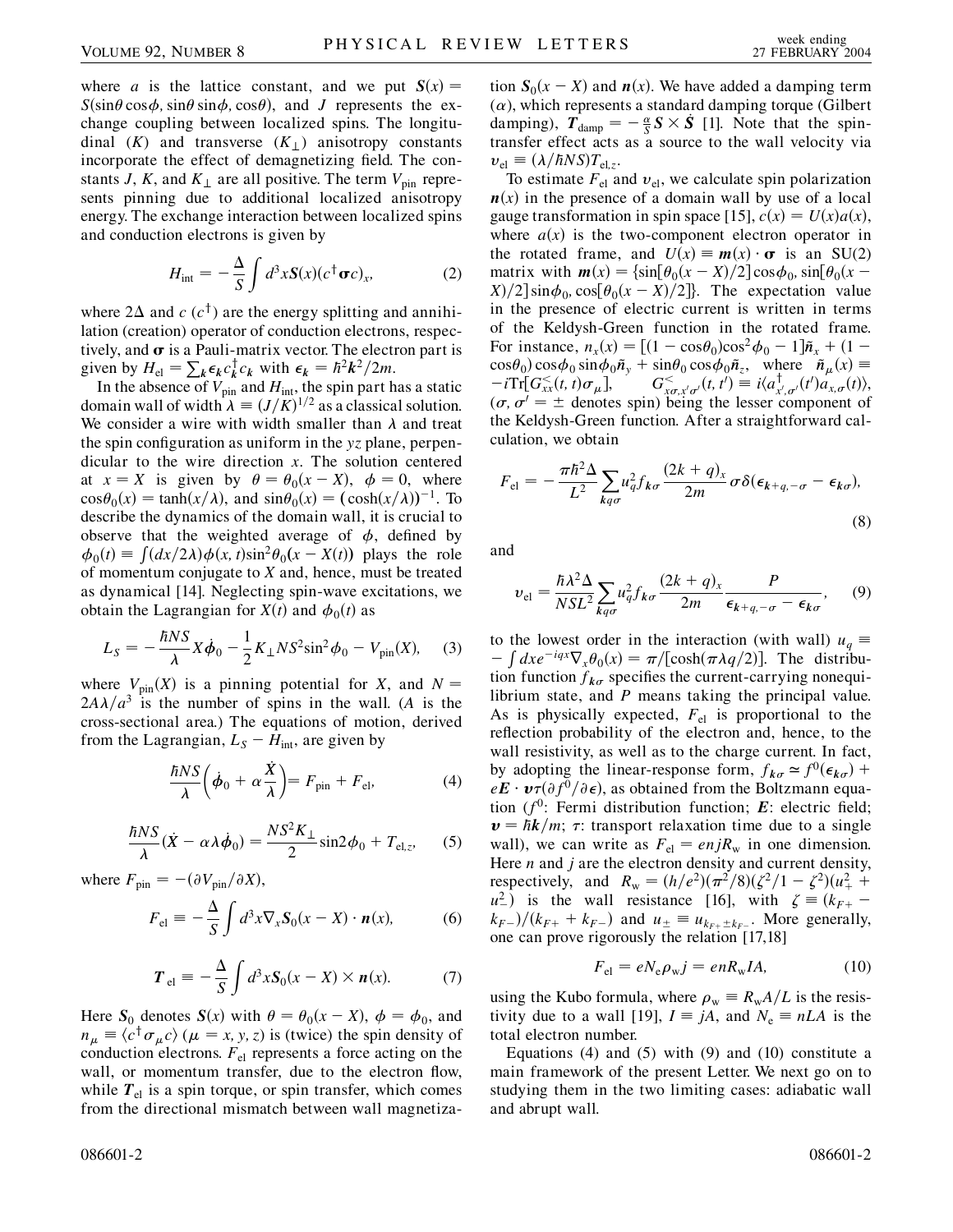We first study the adiabatic limit, which is of interest for metallic nanowires, where  $\lambda \gg k_{\rm F}^{-1}$ . In this limit, we take  $u_q^2 \rightarrow \frac{4\pi}{\lambda} \delta(q)$  and by noting  $(\epsilon_{k+q,-\sigma} - \epsilon_{k\sigma})_{q=0}$  $2\sigma\Delta \neq 0$ , we immediately see from Eq. (8) that  $F_{el} = 0$ , whereas

$$
v_{\rm el} = \frac{\lambda \hbar}{NS} \frac{1}{L} \sum_{k\sigma} \sigma \frac{k_x}{m} f_{k\sigma} = \frac{1}{2S} \frac{a^3}{e} j_s \tag{11}
$$

remains finite. The spin transfer in this adiabatic limit is thus proportional to spin current flowing in the bulk (away from the wall),  $j_s \equiv \frac{e\hbar}{mV}$  $\sum_{k} k_{x} (f_{k+} - f_{k-})$  (*V* = *LA* being the system volume). In reality, the spin current is controlled only by controlling charge current. In the linear-response regime, it is proportional to the charge current *j* as  $j_s = \eta j$ ,  $\eta$  being a material constant. This parameter can be written as  $\eta = \sum_{\alpha} (\sigma^{\alpha}_{+} \sigma_{\alpha}^{\alpha}/\sum_{\alpha}^{\alpha}(\sigma_{+}^{\alpha} + \sigma_{-}^{\alpha})$  for a wire or bulk transport, and  $\eta = \sum_{\alpha}^{\alpha}(\sigma_{+}^{\alpha} + \sigma_{-}^{\alpha})$  for a wire or bulk transport, and  $\eta =$  $\frac{N}{\alpha}(N_+^{\alpha} - N_-^{\alpha})/\sum_{\alpha}(N_+^{\alpha} + N_-^{\alpha})$  for a nanocontact and a tunnel junction, where  $\sigma^{\alpha}_{\pm}$  and  $N^{\alpha}_{\pm}$  are band ( $\alpha$ ) and spin ( $\pm$ ) resolved electrical conductivity and density of states at the Fermi energy, respectively, of a homogeneous ferromagnet. Experiments indicate that  $\eta$  is of the order of unity in both bulk transport [20,21] and tunnel junctions ( $\sim 0.5$  [22]).

As seen from Eq. (15) below, the speed of the stream motion of the wall is roughly given by  $v_{el}$  (except in the vicinity of the threshold  $j^{cr}$ ). For a lattice constant  $a \sim$ 1.5 Å and current density  $j = 1.2 \times 10^{12}$  [A/m<sup>2</sup>] [6], we have  $a^3 j/e \sim 250 \text{ [m/s]}$ . This speed is expected for strongly spin-polarized materials ( $\eta \sim 1$ ) including transition metals, but is 2 orders of magnitude larger than the observed value  $\sim$ 3 [m/s] [6]. This discrepancy may be due to dissipation of angular momentum by spin-wave emission, which is now under investigation [17].

Let us study the wall motion in the absence of pinning,  $F_{\text{pin}} = 0$ , by solving the equations of motion, (4) and (5) in the adiabatic case  $(F_{el} = 0)$ . The solution with the initial condition  $X = \phi_0 = 0$  at  $t = 0$  is obtained as

$$
\kappa \cot\left(\frac{\alpha}{\lambda}X\right) = \sqrt{1 - \kappa^2} \coth(\gamma t) + 1 \qquad (|\kappa| < 1) \quad (12)
$$
\n
$$
= \sqrt{\kappa^2 - 1} \cot(\gamma t) + 1 \qquad (|\kappa| > 1), \quad (13)
$$

where  $\kappa = 2\hbar v_{\rm el}/(SK_{\perp}\lambda)$  and  $\gamma = [\alpha/(1 +$  $\frac{\alpha^2}{\sqrt{1-\frac{2}{n}}}$   $\left(\frac{SK_{\perp}}{2}/2\hbar\right)$   $\times$ 

 $\sqrt{1 - \kappa^2}$ . For  $|v_{el}| < v^{cr} \equiv SK_\perp \lambda / 2\hbar$  (i.e.,  $|\kappa| < 1$ ),  $\cot(\alpha X/\lambda)$  remains finite as  $t \to \infty$ , and the wall is not driven to a stream motion but just displaced by  $\Delta X =$  $\frac{\lambda}{2\alpha}$  sin<sup>-1</sup> $\kappa$ . In this case, the transferred spin is absorbed by  $\phi_0$  and "dissipated" through  $K_{\perp}$ , as seen from Eq. (5), and is not used for the translational motion of the wall  $(\dot{X})$ ; the wall is apparently "pinned" by the transverse anisotropy. Thus, even without pinning force, the current cannot drive the wall if the associated spin current is smaller than the critical value [23]

$$
j_s^{\text{cr}(1)} = \frac{eS^2}{a^3\hbar} K_\perp \lambda. \tag{14}
$$

Above this threshold,  $j_s > j_s^{\text{cr}(1)}$  ( $|\kappa| > 1$ ), this process with  $K_{\perp}$  cannot support the transferred spin and the wall begins a stream motion. The wall velocity after ''depinning'' is an oscillating function of time around the average value (Fig. 1)

$$
\langle \dot{X} \rangle = \frac{1}{1 + \alpha^2} \frac{1}{2S} \frac{a^3}{e} \sqrt{j_s^2 - (j_s^{\text{cr}(1)})^2},\tag{15}
$$

which is similar to the Walker's solution for the fielddriven case [1,24]. (The bracket  $\langle \cdots \rangle$  means time average.) The asymptotic behavior  $\langle \dot{x} \rangle \propto j_s$  for  $j_s \gg j_s^{\text{cr(1)}}$  is governed by the angular momentum conservation (with constant dissipation rate).

We now introduce a pinning potential  $V_{\text{pin}}$  and study the ''true'' depinning of the wall by the spin-transfer effect in the adiabatic limit. Since spin transfer acts as a force on  $\phi_0$ , the depinning can be better formulated in terms of  $\phi_0$ . We consider a quadratic pinning potential with a range  $\xi$ ,  $V_{\text{pin}} = (N\dot{V}_0/\xi^2)(X^2 - \xi^2)\dot{\theta}(\xi - |X|),$ where  $\theta(x)$  is the Heaviside step function. Then the equation for  $\dot{\phi}_0$  reads  $(1 + \alpha^2)\ddot{\phi}_0 = -\alpha \dot{\phi}_0(\nu + \mu \cos 2\phi_0)$  –  $\nu\left[(\mu/2)\sin 2\phi_0 + (\nu_{el}/\lambda)\right]$ , where  $\mu \equiv SK_\perp/\hbar$  and  $\nu \equiv$  $2V_0\lambda^2/\xi^2\hbar S$ . This equation describes the motion of a classical particle in a tilted washboard potential  $\tilde{V}$  with (modified) friction. For  $v_{el} > v^{cr} = \frac{\mu \lambda}{2}$ , local minima disappear in *V* and  $\phi_0$  is then "depinned." Then the above equation indicates that  $\phi_0$  starts to drift with average velocity  $\langle \dot{\phi}_0 \rangle = -v_{el}/(\alpha \lambda)$  (with oscillating components neglected). The displacement of  $X(t)$  inside the pinning potential is then obtained from Eqs. (4) and (5) as  $X \approx$  $(v_{el}/v_{\alpha}) \equiv X_{\text{max}}$ . The depinning of the wall occurs when  $X_{\text{max}} > \xi$ , which defines another critical current,  $j_s^{\text{cr(2)}}$ Thus, the critical spin current  $j_s^{\text{cr}}$  will be given by  $j_s^{\text{cr}}(1)$ defined above if the pinning is weak ( $V_0 \leq K_{\perp}/\alpha$ ), while it is given by

$$
j_s^{\text{cr}(2)} \equiv \frac{4e}{a^3\hbar} \alpha V_0 \lambda^2 / \xi \tag{16}
$$

if the pinning is strong ( $V_0 \ge K_1/\alpha$ ). Since  $\alpha$  is usually believed to be small [9], we expect that the critical current is mostly determined by  $K_{\perp}$ . This seems to be consistent with the observations that the critical current is



FIG. 1. Time-averaged wall velocity as a function of spin current,  $j_s$ , in the weak pinning case ( $V_0 \leq K_{\perp}/\alpha$ ).